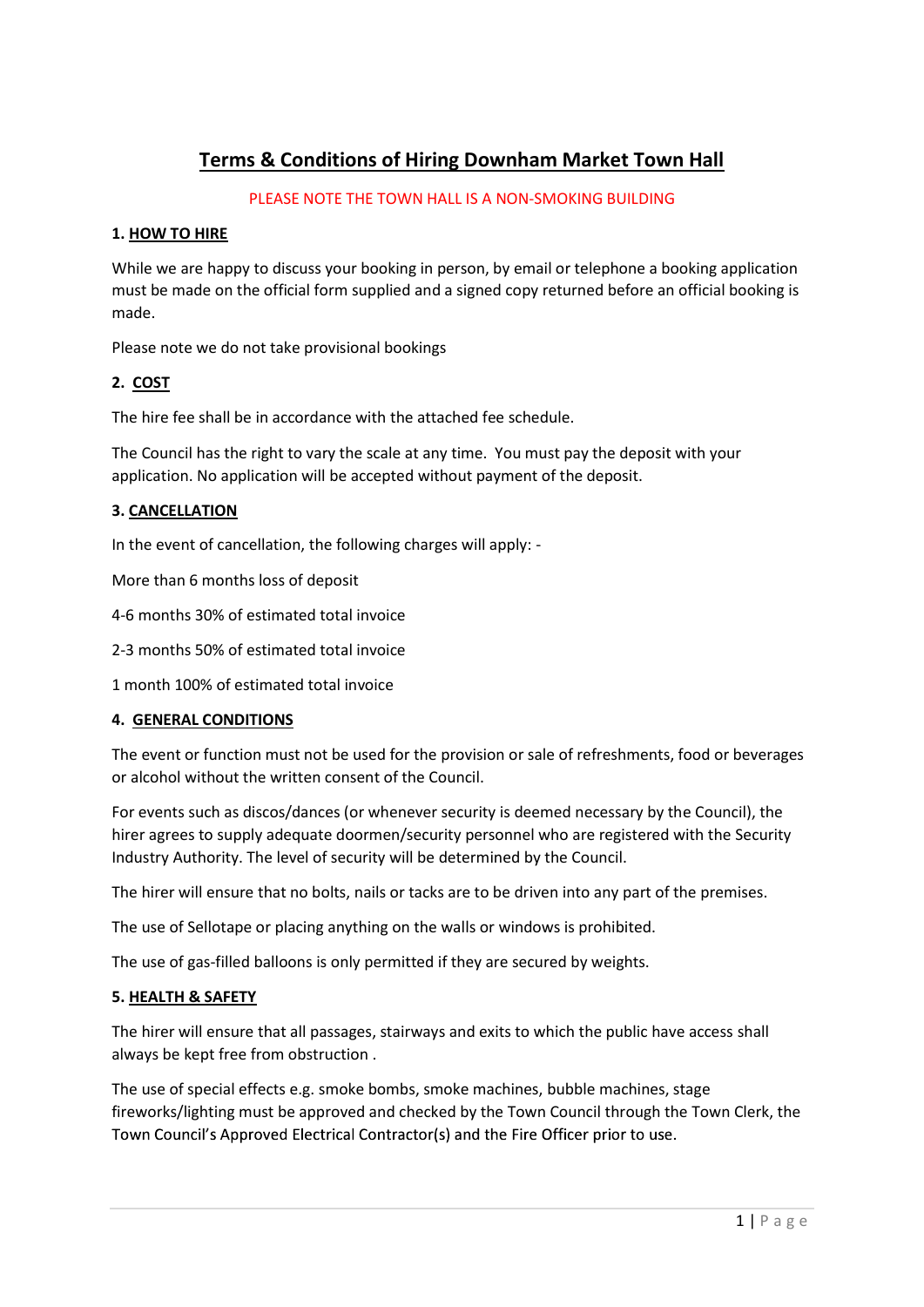If you're hiring a disco or group/band using electrical equipment, it must have a Portable Appliance Testing Certificate (PAT), if one is not held then a test must be carried out by the Town Council's Electrician at a cost in accordance with the electrician's standard scale of charges and paid for by the hirer.

The hourly rate and the cost of PAT testing can be obtained on written request from the Town Clerk's Office

No speakers or other equipment are to be placed in any gangways

In case of an Emergency Evacuation  $-14$  days' notice prior to the function is required of anyone who would require assistance in the event of the lift not being able to operate in the event of a fire.

It is the responsibility of the hirer to have the Fire Safety Announcement (copy enclosed) made at the start of your function.

The hirer will be responsible for the maintenance of good order and behaviour during the use of the building and for the cost of repairing any damage which may have been caused during the period of the hiring.

The cost of the damage shall be decided by the Town Clerk, whose decision shall be final.

#### 6. PERFORMING RIGHTS SOCIETY LTD

The Town Hall is licensed for public dancing, singing, music entertainment. Hirers must observe the conditions of that licence.

The Hirer agrees to abide by the conditions of the Public Entertainment Licence or the Theatre Licence (whichever is applicable, a copy of which can be provided by the Town Clerk) and in particular will ensure that gangways and fire exits are clear.

The Hirer agrees not to do or permit to be done any act or thing whereby any licence or licences to the premises or parts thereof could be refused, suspended, removed or in any way endangered.

If any musical works are to be performed, we must comply with the requirements of the Performing Rights Society Ltd. Where there is music (whether live or recorded) the Town Council following the event will submit this information on your behalf. We may however be required to ask you questions about the event to enable us to complete the documentation.

The Council shall exercise a right of lien over all parcels, letters, scenery and effects received by the Council on your behalf.

u<br>
ed by the<br>
2 | P a g e<br>
2 | P a g e You shall immediately pay any costs due to them under these terms and conditions of hire when asked by the Council. The Council may recover the amount due to them, if you do not pay, by sale of all or part of your property over which the Council has exercised their right of lien.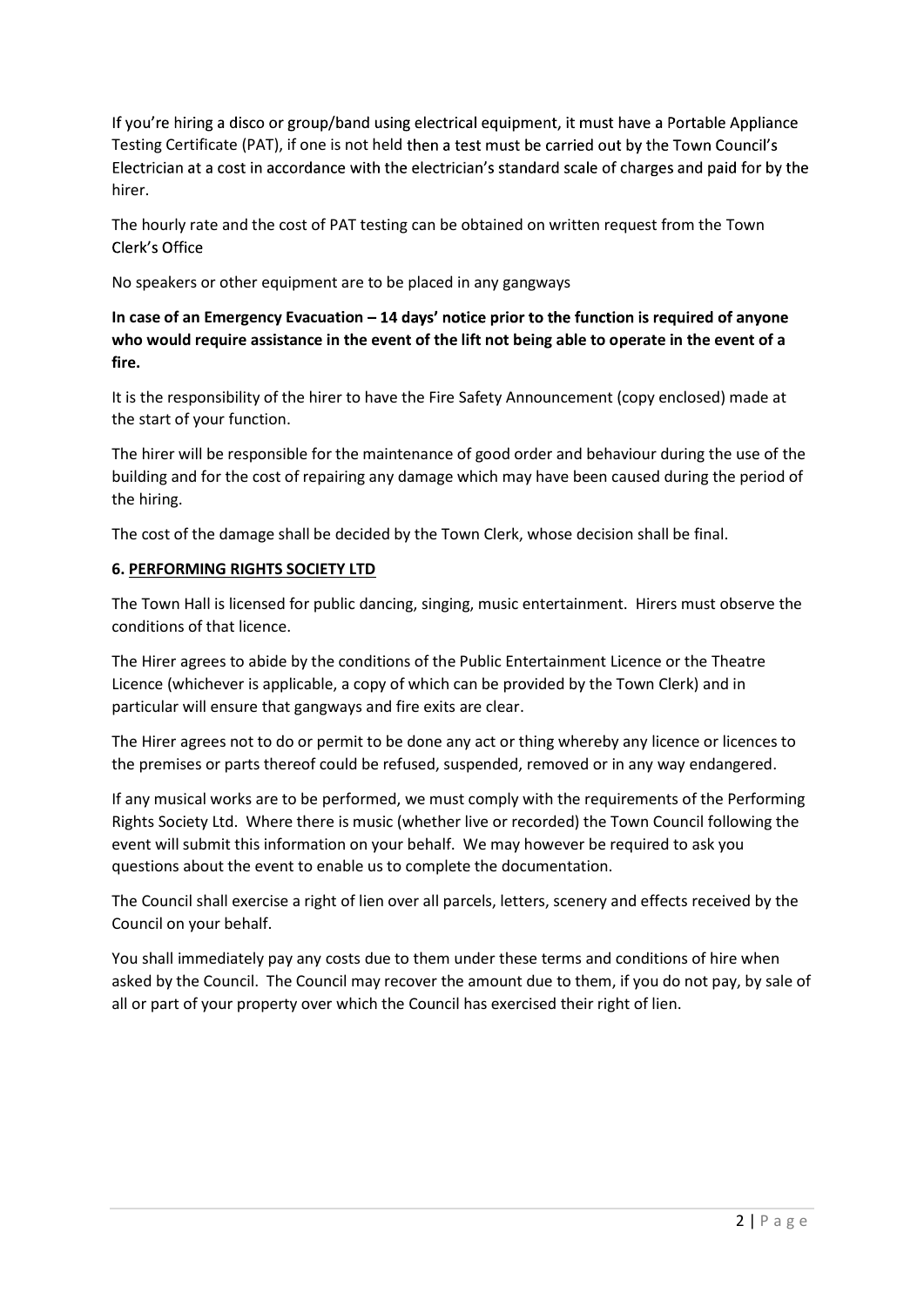#### 7. SPECIAL CONDITIONS FOR THE USE OF THE STAGE

You must observe the conditions of the licence granted under the Theatres Act 1968.

You shall not use any of the stage equipment, stage lighting equipment or curtains unless the Hall is hired for a stage play or concert.

If you require the use of the stage lighting equipment for any function other than a stage play or concert, you shall use the services of a person accredited to the relevant qualification required to undertake this function. Copies of certificates are required prior to the event taking place.

The Council can insist that the stage lighting equipment be operated by a person accredited to the relevant qualification necessary to operate the equipment.

In the event of the hall being hired for any dance or similar function no person shall be permitted on the stage other than the orchestra; band; Master of Ceremonies; and official person assisting the function, or someone appointed by the Council.

The Council shall have the right to object to anything in any stage production and require the item to be changed or omitted as it directs. Hirers should ensure that there is no nudity or bad language used on the stage.

All necessary licences in respect of copyright, right of presentation and performance must be previously obtained by you and if required be produced to the Council at your expense. The Town Council's Stage Lighting and Public Address System shall only be operated by the Town Council's Approved Electrical Contractor(s)

#### 8. LICENSED BARS AND CATERING ARRANGEMENTS

It is the hirer's responsibility to ensure guests are made aware that they must not provide, sell or arrange for the provision or sale or consumption of any wines, beers, spirits or other alcoholic liquors or food items. It is also the hirer's responsibility to ensure that no persons under the legal age of consent consumes alcohol.

When a licensed bar is booked:

You will need to nominate a responsible person to ensure that only those admitted are ticket holders or bona fide guests.

The Councils Bar provider (Best@Bars) has the exclusive right to provide all alcohol in connection with any Town Hall function taking place on the premises - if this is not adhered to this could result in the offenders being removed from the building, the hirer forfeiting the deposit and the function being terminated.

#### 9. CONFIRMING YOUR RESERVATION

nection<br>
uld result<br>
function<br>
which will<br>
nade by<br>
de payable<br>
3 | P a g e If you would like to make a reservation, we will require a deposit (See Town Hall Charges) which will form part of your total account and a £150 refundable damage deposit. Payment can be made by means of a cheque, BACS, electronic payment or debit/credit card. Cheques are to be made payable to Downham Market Town Council.

Please refer to cancellation charges on section 3 of this document.

It is advisable not to delay your confirmation as we receive enquiries frequently and on an unpredictable basis.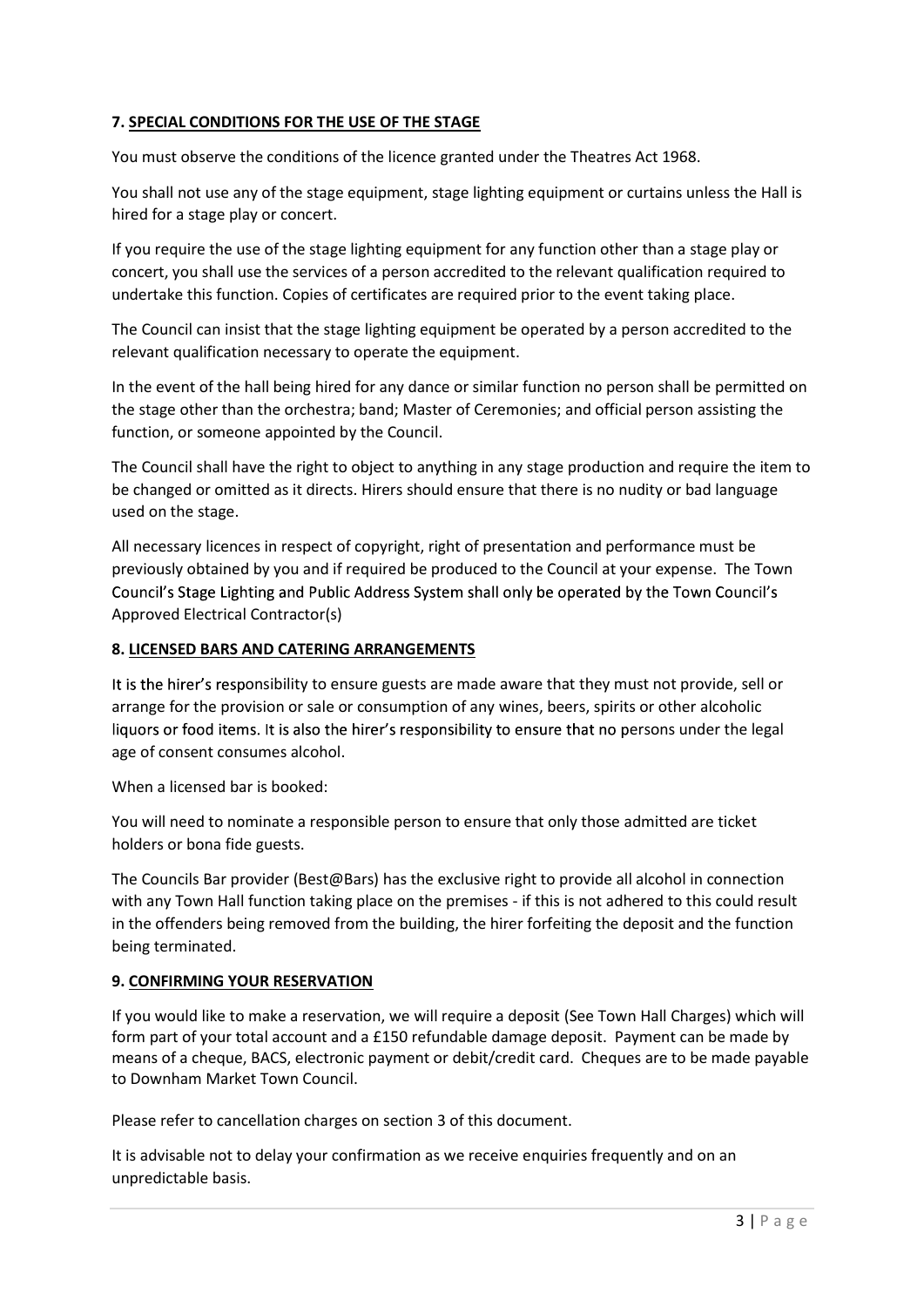We would be grateful if you could let us have your final guest numbers and payment in full at least 1 month before the event. This is very important to us as it enables us to be adequately staffed and prepared to make sure you have a fantastic experience. Where applicable a seating/table plan must be supplied at least 7 days before the function.

#### 10. WHAT THE COUNCIL CAN DO

Please be aware as we have three rooms for hire we can accept up to three applications for the use of the building on the same day by differing hirers.

We can cancel any hiring for a day when the building is required for any Parliamentary or Local Government election, without payment to you of any compensation. A full refund will be provided.

The Town Clerk and Maintenance Officers shall have the right to enter and inspect the premises at any time including during your event.

We can exercise the right of lien over the hirer's goods and property in the event that monies due to the Council under the terms of this agreement remain unpaid.

Any contravention of the Terms and Conditions may result in the loss of the deposit or other financial penalty.

#### 11. PROPERTY & GOODS

The Council shall not be responsible for the safe custody of your property or any property of your employee, nor for any damage or loss of such property.

Storages boxes can be hired (See Town Hall Charges) however it is suggested that you obtain personal insurance to cover loss or damage to any property contained within the box. Storage boxes must not contain perishable goods or fireworks or similar items and must relate the hire.

#### 12. FIRE SAFETY & BUILDING EVACUATION

As the hirer of the facility you are responsible to identify appropriate fire exits for your event and make your guests aware of them. You must make a formal fire safety announcement at the start of your event (copy enclosed) and assist the Town Hall Staff with the evacuation of your guests in the event the fire alarm sounds.

#### 12. INTERPRETATION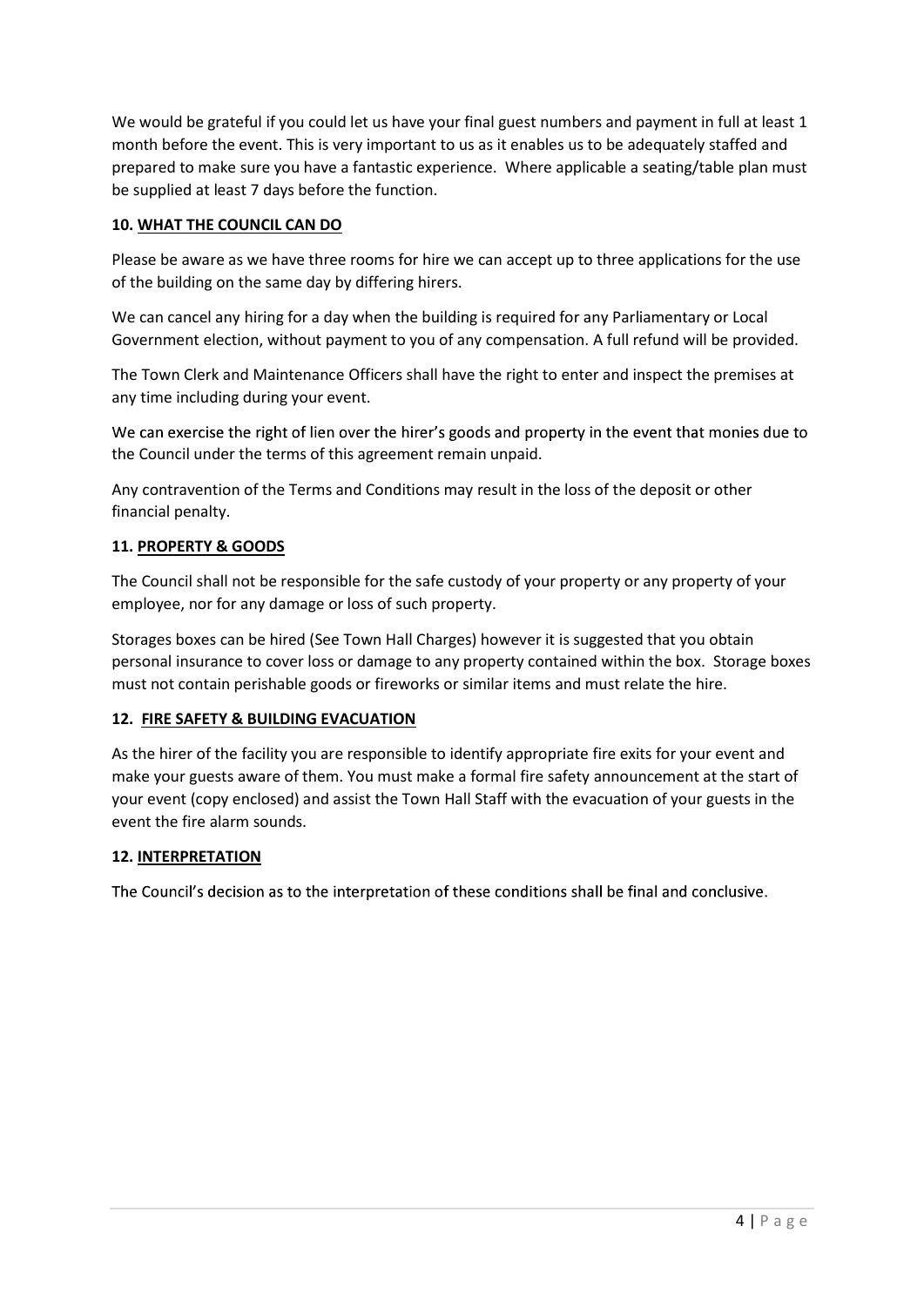#### 13. GDPR

I am happy for the personal details I have supplied on this form to be held at the Town Hall, for the purpose of the hire of the premises.

I have read and agree to the above booking and terms & conditions of hire and fire & building evacuations at Downham Market Town Hall

| Name (in capitals): Name (in capitals): Name (in capitals): Name (in capitals) |                   |
|--------------------------------------------------------------------------------|-------------------|
|                                                                                |                   |
| Date signed: Date signed:                                                      |                   |
| Can we please ask for marketing purposes?                                      |                   |
| How did you hear about the Town Hall's Facilities?                             |                   |
| Please tick the appropriate box:                                               |                   |
| Advert<br>Word of mouth<br>Website                                             | Attended an event |
| Other $-$ please state                                                         |                   |